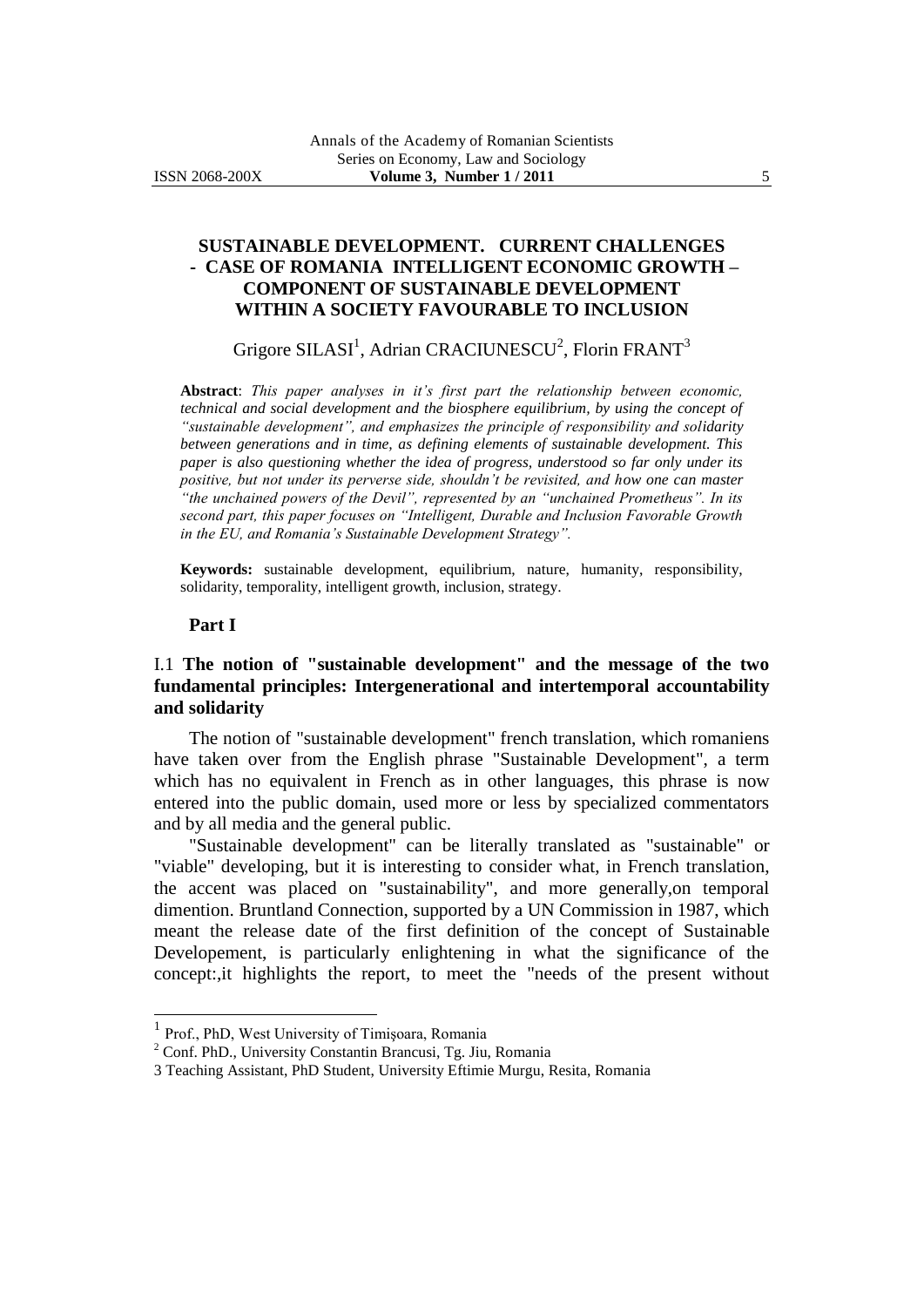compromising the ability of future generations to satisfy their own needs! Starting from this understanding of the concept of "sustainable development" emerges a fundamental requirement: "call the intergenerational equity principle" which induces the need for intertemporal trade-off between the two horizons: "short" and "long term" From this we can conclude that temporality is the crucia problem and watched in terms of sustainability or perenity, raises the question: Is there a way to sustainable development and another tipe of unsustainable development that is a mutation in the conceptual problem of development. ? At the same time there is the question why we need to add "sustainable" qualifier from a notion that seen in its most general sense, designates an expansion centered around the idea of progress? This understanding leads us to the Enlightenment ideas and engage the fundamentals of the concept of modernity and the idea of modernity and progress (1).

1. Myriam Revault d`Allonnes, Le developpement durable:quels enjeux philosophiues ?

> L`Europe et le developpement durable, Collection:Penser L`Europe, pag.60

### **I.1.2. Reassessment of the idea of progress or how to "master the powers unleashed the devil"?**

For many centuries, science and technology have appeared in an indisputable manner as key factors likely to improve the fate of man and enable him to master their own destiny. Man,humanity, looked to it's scientific and technological power marked by a cumulative logic and it's ability of owning the nature by superficial watching, or at best, without any threat or danger. Time has proven that the effects of science and technology and its power to own the nature became difficult to control and consequences could not be easier to predict and master at medium or long term. And in particular there have been unpredictable consequences on the balance of the biosphere. As always,the scientific and technical progress " is ethically neutral, it can serve good or evil,to the construction or destruction "(Thierry Montbrial-Action and the World System" (page 256) (1). Nature, which was initially considered only an object of conquest and became exploited during the most terrible source of anxiety and anguish, "Because she had not only exploited but the subject has become the most important component of protecting the human, being his own protection to survive on planet earth. This reversal paradoxical fact is related to the opened prospects up by modern technologies,in human hands,turned in the most dire threats. The "unbound Prometheus " is the modern human which science gave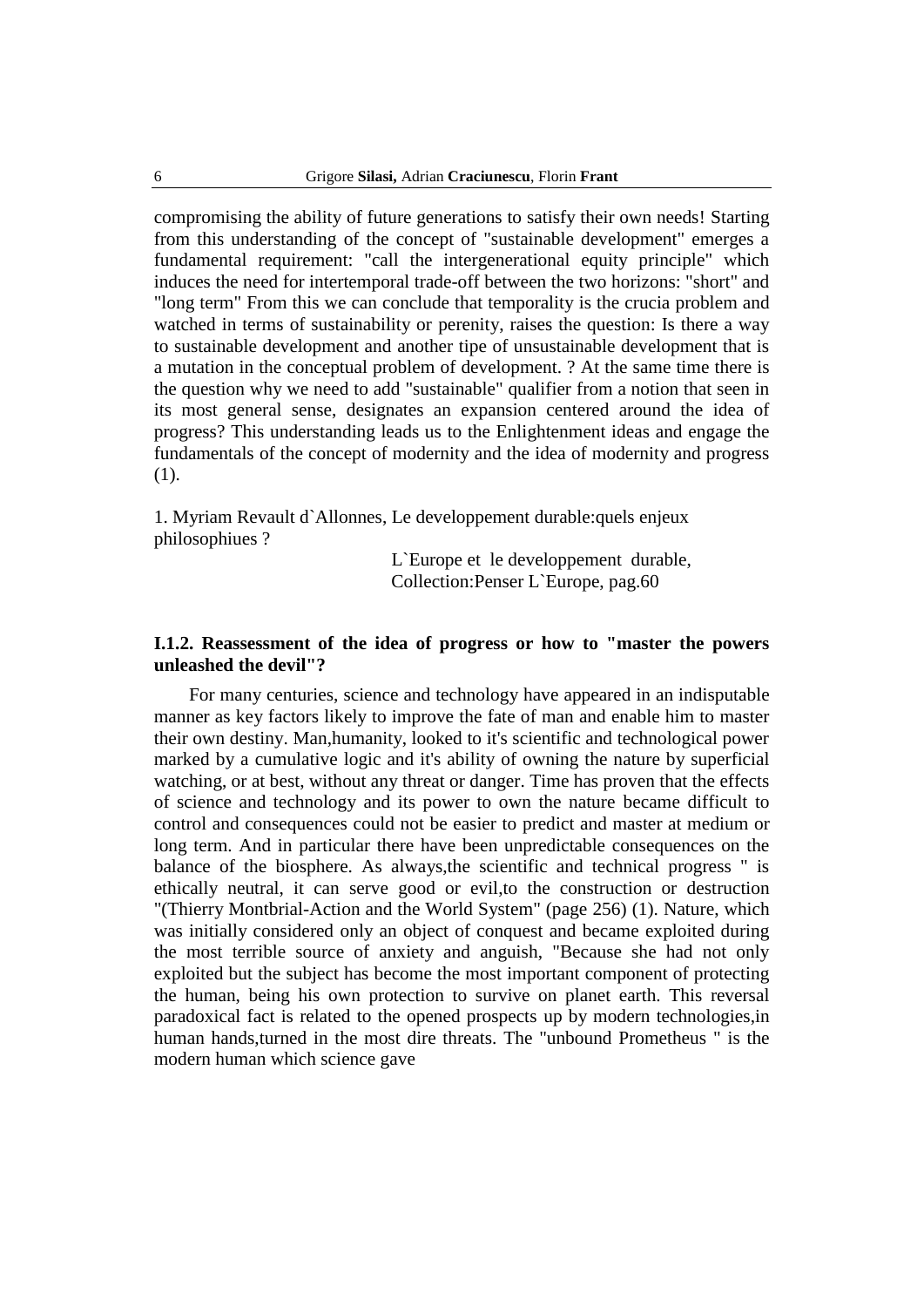him unimaginable powers and whose economy received a scary boost threatening not only the outside nature but also its own existence. Nature is it's truly life environment (as the etymology of the term ecology itself, derived from the Greek oikos (habitat, home) and if "symbiotic" stability between man and nature is broken, then the human race is in danger.The principles of the concept "sustainable development" moves the current situation first and foremost, but opposite, the question posed by the Galileo-Copernican revolution (2), after the double loss of man's existence within it and it's object or to know - what would be from the world system and the human place in this system? question that today sets out the following form: what's left of nature as a medium for life?

The outline of the conceptual mutation claimes here the notion of sustainable development on the idea of progress and the historicity of the human condition. In this sense one can understand joining the adjective "sustainable" to the noun "development." If any development is a progress, progress that occurs in all clarity that has an ambivalent nature: a possible tool for better movement, but also a possibility of a perversion and a degradation of the situation, as stated, Thierry de Montbrial in 'Action and world system ", cited above (pag.256) The concept of "sustainable development" thus reveals the ambivalence and uncertainty that accompanies progress dimension, especially that the idea of progress in scientific and technical progress. It also puts the question to know which is attached to the human race (view) notion of "development." in other words, as Bruntland report also says, yes it is to ensure the most disadvantaged population resources until now have been granted only to the privileged. The Goal is twofold: it concerns both space (sharing resources in the world) and time (solidarity with the generations to come) can understand that this is not to reject the idea of progress,which we could qualify for the regressive (as the decrease) but to submit to examination and criticism of a particular model of development, linked on the one hand the Western man (Anglo-Saxon) and on the other hand, a certain ideology of progress (about progress) one that assumes a self-perfectionament (!) of the human species and a certain society and economy developed under this ideology.

### **I.1.3. From vulnerability to responsibility and solidarity A new ethic of responsibility. "Guilt" market economy and consumer society. Dimensional man: Homoeconomicus**

To insist on acting on the vulnerability of our nature, the fragility balance that man maintains (it sets, it is)with the living environment and especially on the unpredictability effects of technological domination, involves a review of the conceptual notion of responsibility and guilt of the dimensional man, a model of economy and society that developed in the context of a specific material and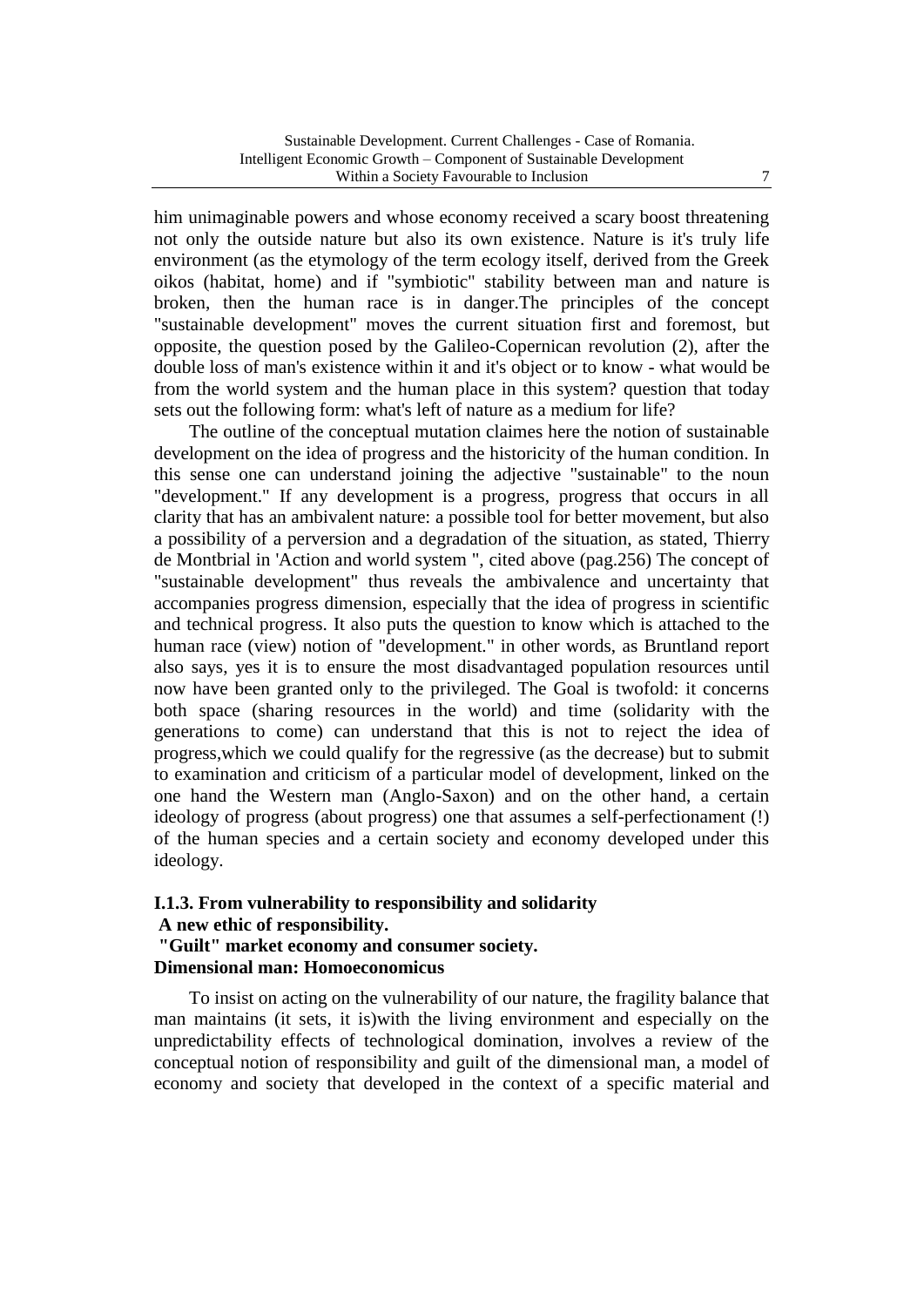technical base. The principle responsibility of a text that provides the theoretical foundations of the notion of "sustainable development", author Hans Jonas, indeed, is considered his point of departure-like "immeasurable technological power - became a crucial problem for humans and even vital - obligation to reestablish the concept of responsibility and to establish a new ethics and particularly the responsibilities to rethink the central problem.

Modern technique operates as a transformation of human action (the act of man) and the need to be found in technical progress relentlessly to create new problems to be solved. The technic escaped, became "wild" and is absolutely vital to be "domesticated" again. But especially this "domestication" has become required by regard for humanity that will come to humanity the "man present" is responsible in what concerns the perpetuation of the species. The man has obligations in regard to their posterity. Since the "man present" has the "power" to destroy the natural conditions and therefore the possibility of a future human-man today (that we who are present) has the same obligation to be concerned for the fate of others, namely those who will come fate was in the hands of those in danger today. This new concept of responsibility not so much the past behavior of actual human (which is responsible) as "the power of dealing" which undertakes to be responsible (responsibility to future tense).

The classic idea of responsibility declines, first in relation to the past: a subject is responsible when it responds to what he did and the consequences of its past acts.The responsability (imputation) is related with punishing (it was charged) a subject in relation to documents whose author is. The subject should therefore figure out what he did in two ways: to justify and pay the price in terms of product damage or other inconvenience. It is thus seen as the responsibilityattribution, even more classic sense of the word, is directed in a way forward: the subject is held responsible for foreseeable consequences of their actions which takes their responsibility. "Mutations require scientific and technical action, more radically, a new concept of responsibility that can not be measured on the actual action (ex-post facto calculation) of what has been done, but what is determined to do", (Hans-Jonas p. 132). It is found that this new "principle- responsibility" also performs a prospective size and a tendency to unlimited (Hans Jonas). From this perspective, humanity is increasingly responsible for a possible future for future generations to arrive at the formula as "being responsible for everything and for all." "This responsibility is virtually unlimited moral bearing a run and also because extended indefinitely, under such circumstances, humanity stands in terms of responsibility beyond the predictable consequences of an action that has been produced by man or not. "(quoted HansJonas-lucr.): In such a vision of humanity is accountable to this future generations to such an extent that the idea of reward and punishment for a particular action has no meaning (Myriam Revaultd `Allonnes work. cited)). The problem is to where in space and time lies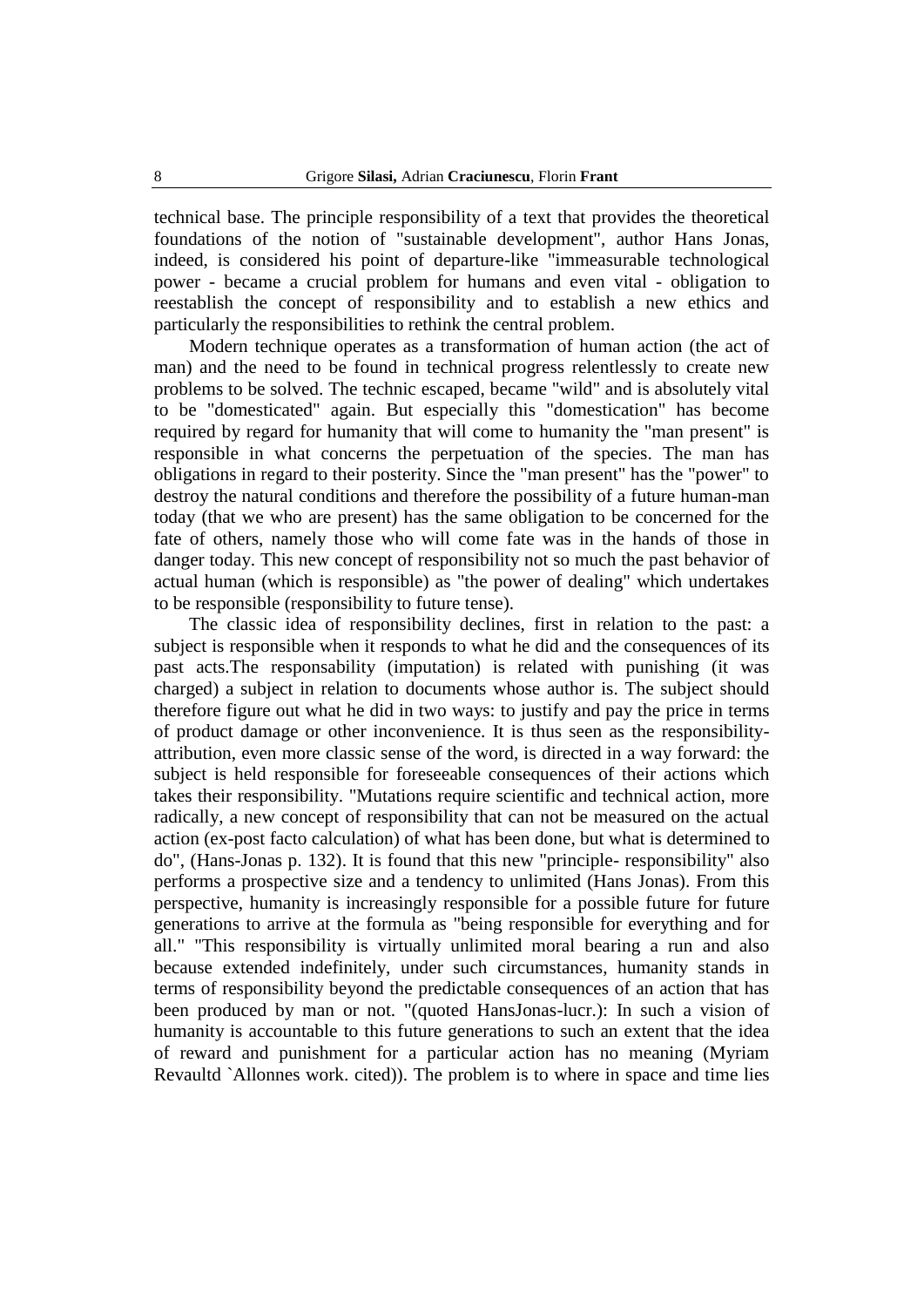the responsibility of our acts and our decisions? It could be a "liability" and collective (universal) responsibility? Why and for whom humanity is responsible for this? The notion of "sustainable development" in the current sense, this implies that future mankind will live or not in a society with a certain economy.This responsibility is not just the biosphere, but the whole environment (all ecosystems), meaning " the world" in a generic sense that the world we share those living and those to come in the future.

#### **I.1.4. Sustainable development and the "optimum Paretan"**

# **The principle of intergenerational solidarity and temporal world companionship**

The rule or "Pareto optimal" express the situation in which terms of resources and technical data,can not improve the situation of agents (this generation) without damage to the other (the other generations). "Pareto Optimal" is a criterion of unanimity viewpoint of consumers, it indicates that a state of the economy is judged as the best or equivalent to the others for each of the individuals enrolled in the same situation, that no individual can feel that his position deteriorates. It is a criterion of efficiency in terms of production and distribution of goods in the sense that it corresponds to the principle of dissipating our resources. There are as many "Pareto optimal" as many ways of distribution of income or assets in an economy. "Pareto Optimal" or "Pareto rule" does not indicate the best system for allocating resources in an economy, but how to avoid wastage in the distribution system.The notion of optimality requires comparing alternative solutions in the global resources of the economy.

# **I.1;4;1; Comparison of different methods of allocating resources of a company.**

## **Markets, social justice and efficiency in light of the concept of sustainable development**

A substrate of the concept of "sustainable development" is essentially a temporal problem in the world companionship, namely, the permanent common world of present and future generations. It is not only the "world of things and objects" but rather "human world" present and future world in which we have common management with the prospective attendees, a group of people with different kinds of people: with our contemporary but those who have preceded us and those to come (or babies are being born in perspective). Traditionally, world companionship was and is conceived in terms of spaciousness. Establish a public space, a common area is part of the political principles of democracy. Given these human relationships of lineage and transmission, from the solicitude of humanity present is shaping the future of humanity and intertemporal and intergenerational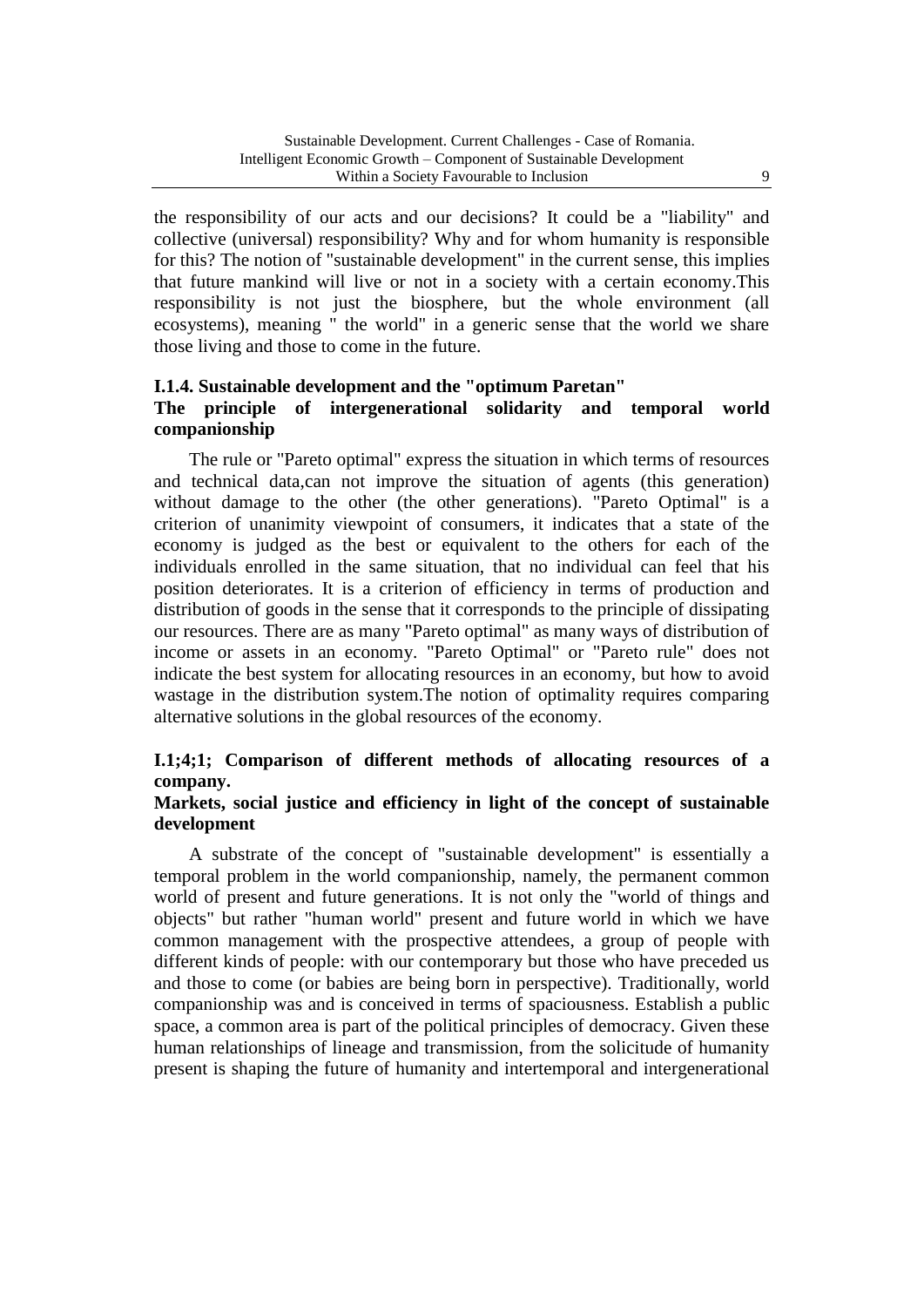solidarity. From this point of view the concept of "sustainable development" and any of its independent impreciziunele deficiencies that asks a series of problems involving economic, social, political, moral and ideological. From this perspective the type of economy and society plays an important role in the idea that society is not in the last analysis, only one set of subjects.In this view is reasonable to seek to explain economic and social phenomena to the behavior of individuals starting to compose a given society. The issue that concern us now, at this stage of development of human society, is the comparison between different possible allocations of overall resources of the economy now and in the future individuals., Users can call a "state achievable" Thus if an economy without production and providing a comprehensive inventory of goods (comprising eg various foods), a "state achievable" is a set of baskets of goods (Q1, Q2 where Q1 is ........) owned by an individual (this Humanity) Q2 owned by two individuals (future Humanity), etc., so that these elements to be equal the amount of available resources in the economy (either:  $Q1 + Q2 + S$ ). Some states have made some privileged role at least in terms of theory. This concerns primarily the concurentional balances,also all the initial allocation is the starting point for exchanges between individuals. The problem is the origin of their facilities and the fairness of the distribution (between present and future). This problem is moral.The policy may consider taking these initial endowments of any of the states achievable as given and proceed to a comparison with other states achievable without having any connection with any notion of social justice, in this view is proposed the analogy criterion "Best (order) Pareto. Criterion or "Pareto rule" does not allow changing the distribution of assets (resources) by taking from some to give to others (to take from those present to give the future) without risk to change the standard of welfare at the expense of some cation approach, to improve or weirder. Also, this rule does not allow them to compare between all possible states. For example, you can not say, according to the Pareto rule, the feasible state X (current generation) which all resources are owned from this generations, superior or inferior status that will be performed by Y (future generations) during which the distribution of resources is in another way (say egalitarian-state or laissez-faire market) because the transition from  $X$  to  $Y$  is reflected in a deterioration of current generations situation and by an improvement in future generations, or vice versa. In market economies socialization of individuals is achieved through the market. The law of supply and demand is the result of individual requests and offers. The problem is how the individuals form their requests and offers. Individual behavior is not the work of chance. Individuals are subject to the principle of rationality in the sense that they use "best available resources given the constraints that support them. Rationality principle implies the rule of results maximizing, and satisfactions.This principle made the individual (and society as a set of indizvizi) a behavior and psychosis as possession of more goods. The logic of "having "beats the logic of"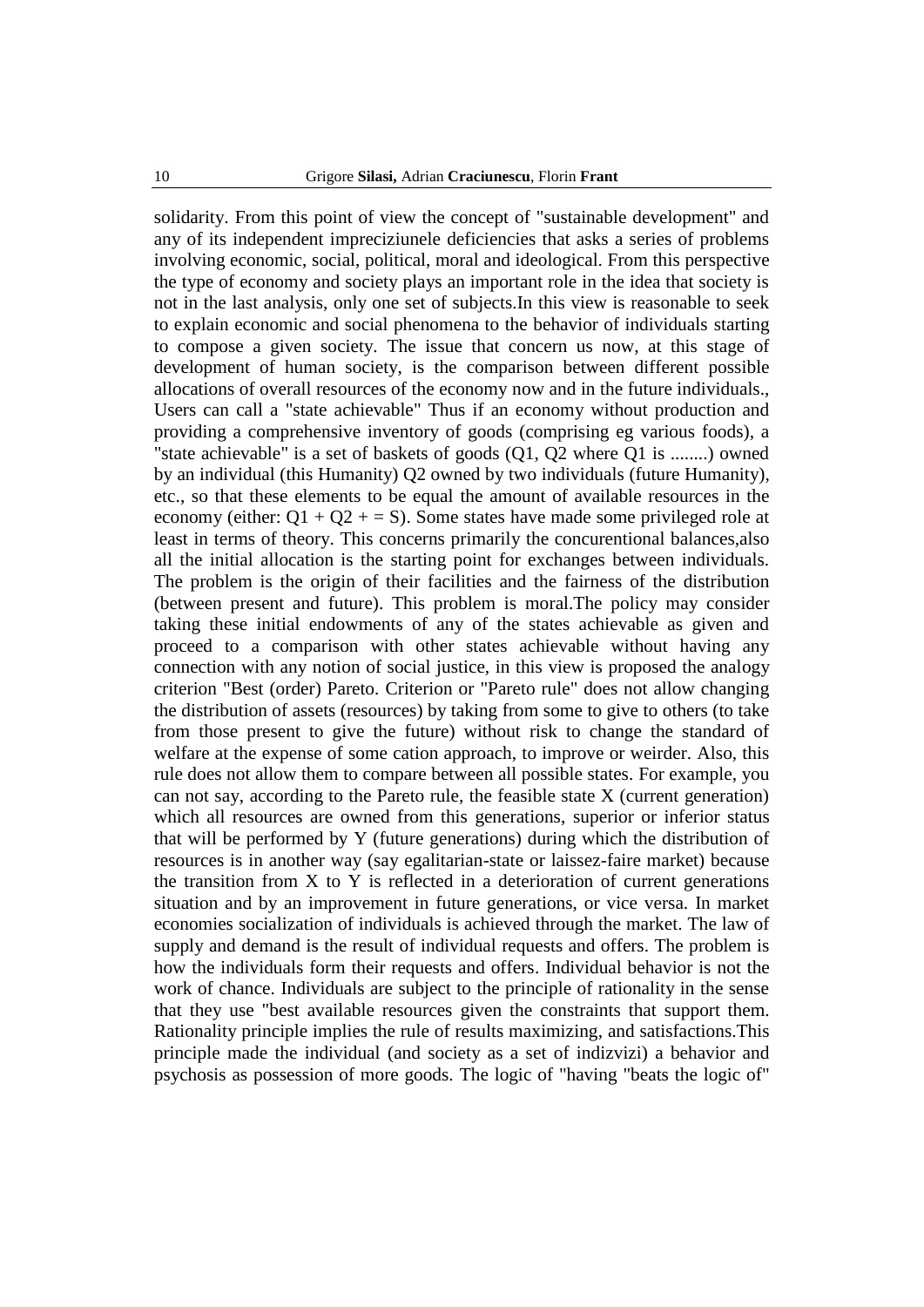being "in the type of free market economy.. Won the figure rising importance. If the pleasure of owning as many objects is a reaction of penibility condition to her work and life becomes alien. Communication between people is now achieved by objects, according to a code of a particular discipline whose origins are found in the hierarchy of income (the amount of money, wealth), the world representation has become material obsessive. Interpersonal relationships Obsessive Mercandasing is resulting in an individual-type homoeconomicus "- animated direct and immediate satisfaction of winning, (the man without a mother without a father, only he-egoistus absolutus). Market economy and consumer society, who developed this type of individual responsibility, in the sense of "guilt", largely on issues that affect the man-nature balance and threaten the very existence of life on planet earth. Human society especially in economically developed countries are identified with the so called "consumer society", which in turn is based on "free market economy and the economies of individual type-Homoeconomicus" artificial propagation needs, even ostentatious consumption as a symbol of a certain social status under the slogan: buy-buy-consume-throw again. In the past companies were manufacturing and consumption in an organic unity. The basic rule was: the use of property so long as it's functional to physical exhaustion, his replacement was by physical degradation. The rapid development of technology in this economy, introduced the concept of "obsolescence" and thus exhausted before replacement operation in physical fitness, that before full physical wear. This has turned into a process of consumption of natural resources exploitation and accumulation of waste (discarded goods) over the planet's natural capacity for regeneration and the degradation of waste (discarded goods). The air, land and water-core resources have entered the degradation of life (are poisoned), and report balances have been broken man and nature became aggressive type, a "permanent war." "Man against nature, nature is life and his environment gave him life. The man appeared from the nature of man not nature. Euphemistically, the Man and set out to transform nature (!). The level of degradationtransformation has degenerated into destruction. Graduation-level environmental destruction of the environment has become far and dangerous for the existence of beings and even plants. In these circumstances nature has become fragile, very vulnerable, weaker than man, help us, so it requires no security and the need to protect them, its security. Security is the nature of human security. One does not make sense without the other, security nature (the environment) is now part of multidimensional security: politics, economy, society and military. Environmental security also involves defining the types of environmental threats that (human) and associated problems that lead to conflicts between states, communities and individuals. "Global war" that ultimately shape is a war on and the environment. Security, in its profound meaning, not just threats but also the lack of protection. Protect sinonom not lack of freedom, so that is trying to inoculate. Intervention to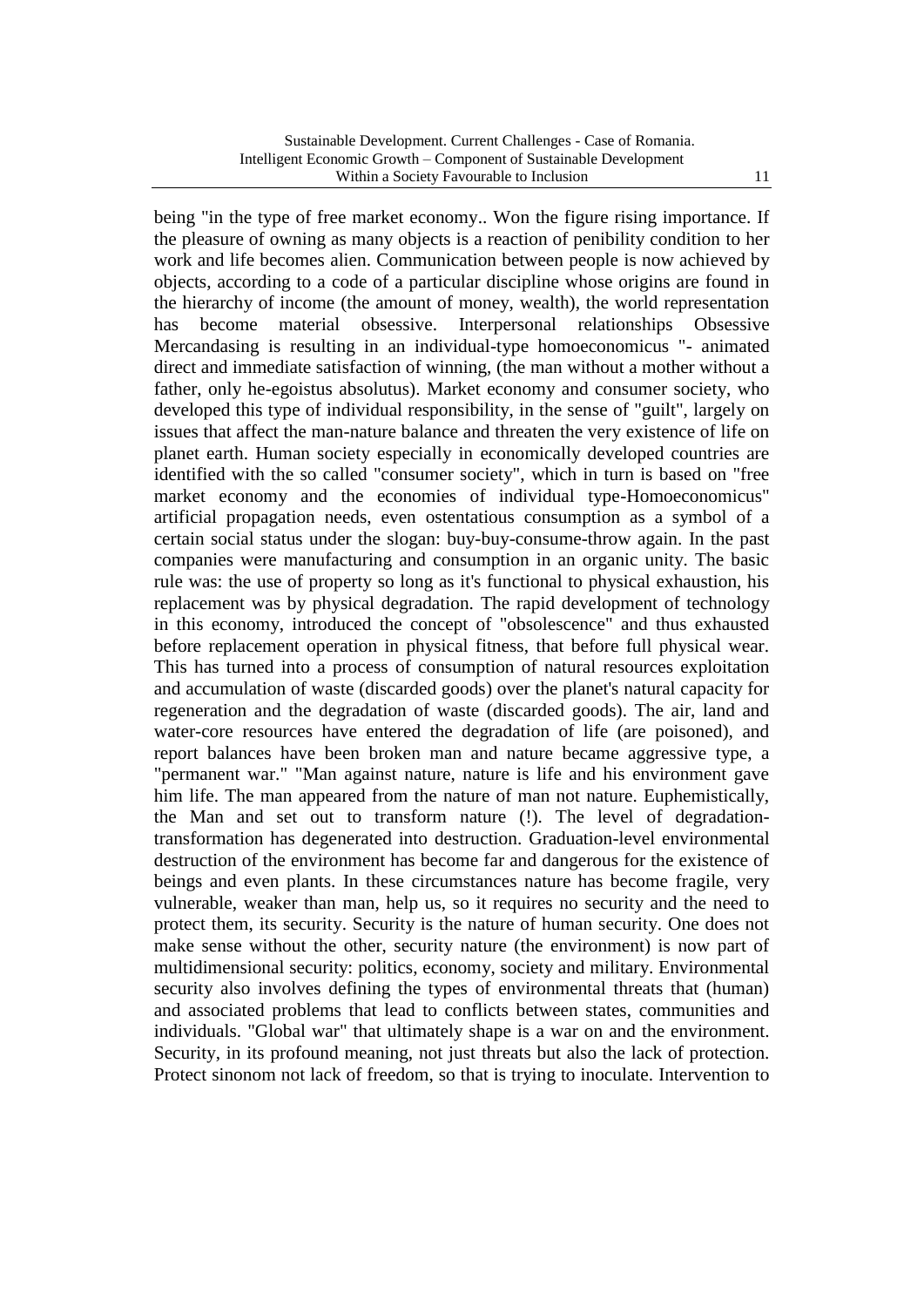protect the status deprivation of liberty is not what is protejeza. Conception protect our freedom, protecting freedom would be reduced, out of control Homoeconomicus's destructive behavior, if the economy and in the last analysis of taking under the control the ones who are destroying the condition of living the planet itself. Rule of 2P (PP), means that the polluter pays, is not enough. The problem of environmental degradation is not primarily a question of cost is an issue of quantity and quality of the environment from human activity-dimensional Homoeconomicus. Market, money and exchange are not guilty. Culprits are the type of economy and society-dimensional man Homoeconomics. Welfare, it is only meant to be insensitive material is a perman interdependence with environmental security, economic security and in turn the latter related to the type of development and growth. The concept of "sustainable development" is the vector relationship: wealth-based growth, multidimensional security and intergenerational solidarity lntertemporal-responsibility for the present but especially for the future and also the vector of the new paradigm of growth: smart growth, based on knowledge and innovation.

#### **PART II**

### **II.1. Intelligent economic growth – component of sustainable development within a society favourable to inclusion**

As the concept of "sustainable development" comprises the multi-dimensional security, it supposes, as regards the wellbeing and economic growth as basis, a change of paradigm not only concerning the economic growth but also and especially the consumption and production of goods and resources. We consequently need to review the concept of "consuming man" and that of "producing man" of the consumers' society and of the production society. The change of the manner of considering consumption as well as the economic growth that supports its, as a necessary evil whose "victims" are the natural resources and the environment limit, if not hinder, the march of man towards wellbeing and happiness. On the threshold of man's entry into the era of knowledge, the paradigm of economic growth can be no other than that based on intelligence and innovative spirit. The product of knowledge-based economy and society will no longer destroy the environment and thus man either will not change his physical and mental physiognomy. It is the merit of Europe to be the protagonist of a new type of economic growth: **intelligent growth, component of sustainable development, the fundament of the "Europe 2020 Strategy".**

The "Europe 2020 Strategy" relies on three priorities that support each other and offer an overall image of Europe's social market economy for the 21<sup>st</sup> century.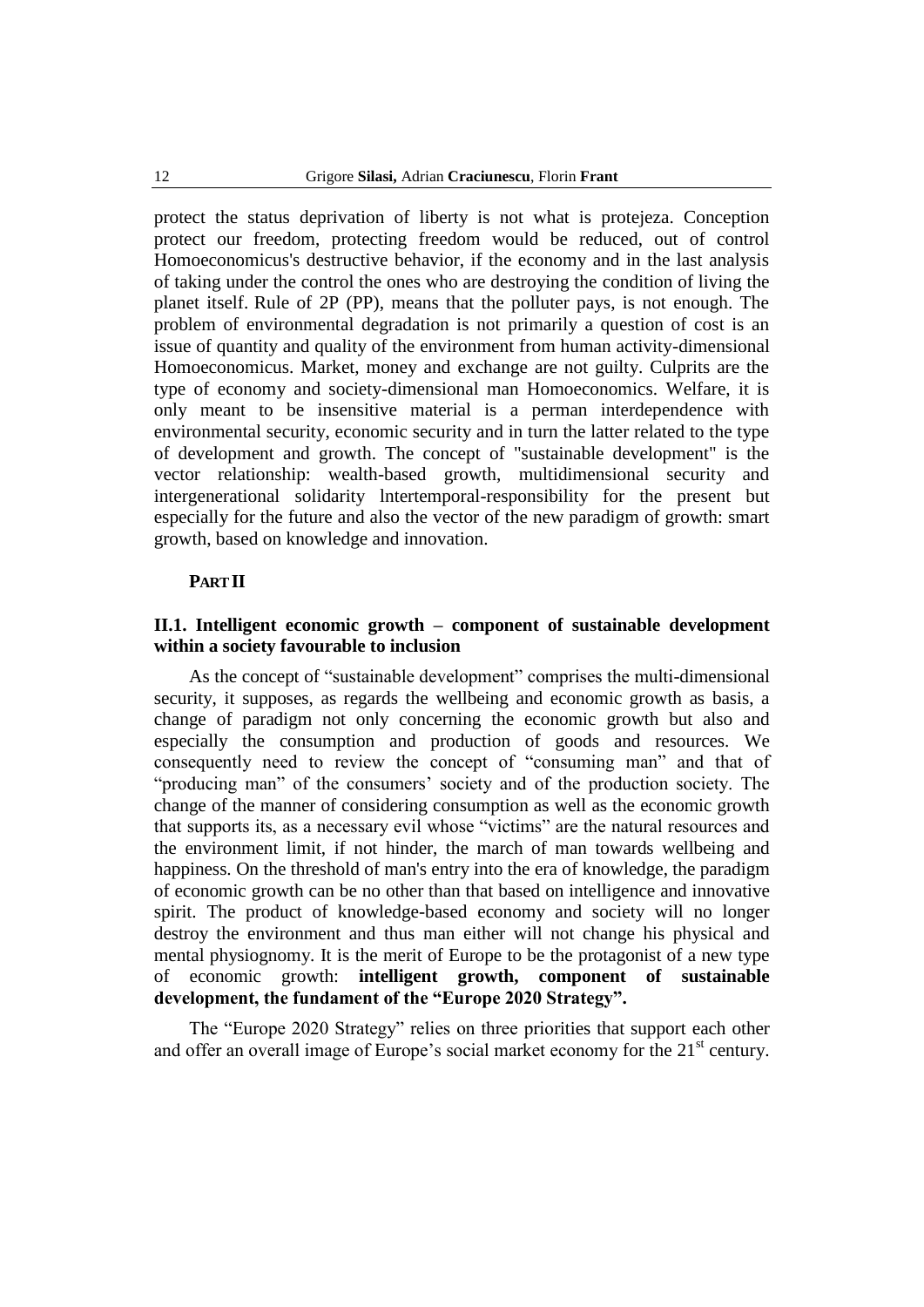These three priorities that lie at the foundation and support the "Europe 2020 Strategy" are the following:

- Intelligent growth, component of sustainable development within an economy and society based on knowledge and innovation;
- Sustainable development through the promotion of an efficient economy from the viewpoint of the use of resources, economical and competitive;
- Social context favourable to inclusion through a high employment rate, able to assure the economic, social and territorial cohesion.

Agreeing upon a limited number of main goals for 2020, the European Union aims at orienting its efforts and progresses towards what should be representative: a knowledge-based economy and society. These objectives or goals should be measurable, able to reflect the diversity of situations existing in the member states and to be based on reliable enough data in order to allow comparisons. For a sure success until the year 2020 it is also necessary to reach a series of other derived goals, selected along the above criteria, i.e.:

- The employment rate of the population aged between 20 and 60 should increase from the present level of 69% to at least 75%, including through a higher involvement of women, aged workers and through a better integration of emigrants into the labour market;
- The investment rates in research should be supported. The European Union aims at reaching the goal of investing 3% of the GDP in research and development (R-D). the goal succeeded in attracting the attention upon the necessity that both the public sector and the private one invest in the R-D sector, but it is focused rather on resources than on impact. It is obvious that it is necessary to improve the conditions for the investment of the private sector in R-D in the European Union and many of the measures proposed in the present strategy will contribute to this. The common approach of R-D and innovation will expand the range of expenditure, which will be more pertinent for the commercial activity and for the elements that stimulate productiveness. The Commission proposes the maintaining of the 3% goal, in parallel with the development of an indicator able to reflect the intensity of R-D and innovation;
- the reduction of the green house gas emissions by at least 20% compared to the 1990 levels or by 30%, if there are favourable conditions in this respect; the increase to 20% of the weight of recoverable resources of energy in the final consumption of energy and a 20% growth of the energetic efficiency;
- a goal regarding the level of education, which approaches the issue of early school abandonment, aiming at reducing the abandon rate from the present level of 15% to 10% and the increase of the percentage of the persons aged between 30 and 34 with higher education from 31% to at least 40% in 2020;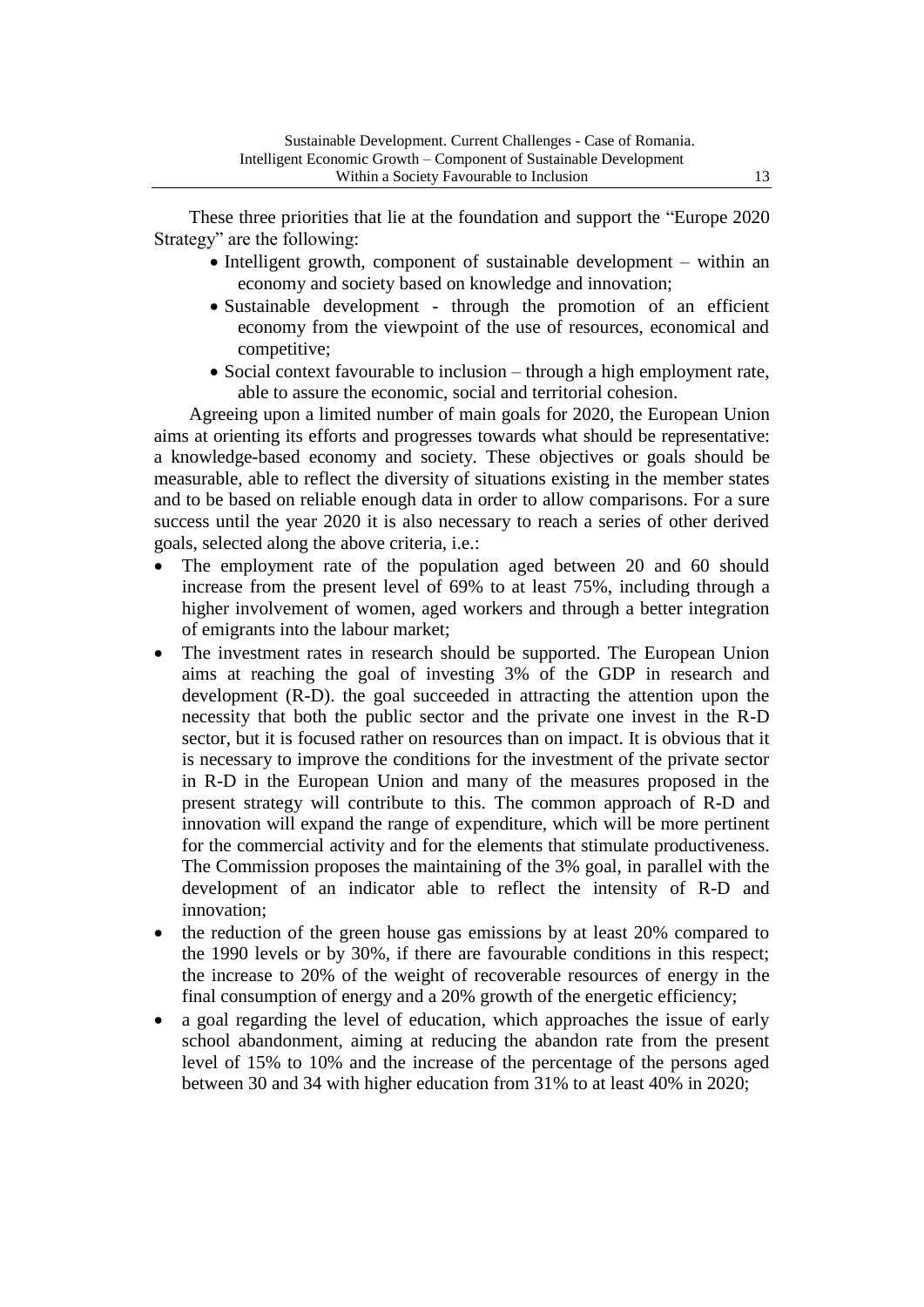• the number of European citizens with a living standard below the national poverty threshold will be reduced by 25%, which will mean the extraction of over 20 million persons out of poverty.

Assuring higher levels of education will favour the employment opportunities, and the progress in the increase of the employment rate will contribute to the reduction of poverty. These goals are interconnected. The improvement of competitiveness and the speeding up of the creation of new jobs will be based on an increased capacity of research, development and innovation, in all the sectors of economy, combined with a more efficient use of resources. The collective attention will have to be mobilised for investing in ecological technologies, with reduced emissions of carbon, technology that will contribute to the protection of the environment, will contribute to the fight against the climatic changes and will create new business opportunities and jobs. What will be necessary is a stronger assuming of the role of leader, a firmer commitment and effective execution mechanisms for changing the attitudes and practices at the level of the European Union in view of reaching the results summarised by these goals.

## *II.2. The intelligent growth represents an economy based on knowledge and innovation*

This type of intelligent economic growth means the consolidation of knowledge and innovation as driving factors of the future growth, and it is necessary to improve the quality of educational systems, to strengthen the research performance, the promotion of innovation and transfer of knowledge within the Union, the full use of ICTs and the conditions for the innovative ideas to be really transposed into new products and services, which generates growth, quality jobs and contributes to the approach of the challenges faced by the European and world society. Nevertheless, in order to succeed, all the above must be correlated with the entrepreneurial spirit, financing and the focus on the users' needs and market opportunities. The European Union needs to act towards these directions, because: the expenditure destined to the R-D sector are below 2%, compared to the USA with 2.6% and Japan with 3.4%, mainly as a result of the low level of private investments, not only from the viewpoint of absolute values of this expenditure – Europe must focus on the impact and the expenditure component for research and development and improve the conditions for the investments of the private sector in R-D in the EU. The lower percentage of the high-tech companies in the EU justifies half of its difference from the USA. In the domain of *education*, *training and lifelong education* there are low levels. A quarter of all school pupils has low reading skills, one in seven young persons abandons school and training too early. Around 50% reach an average level of qualification, but it is not sufficient to respond to the market requirements. Less than one person out of three of the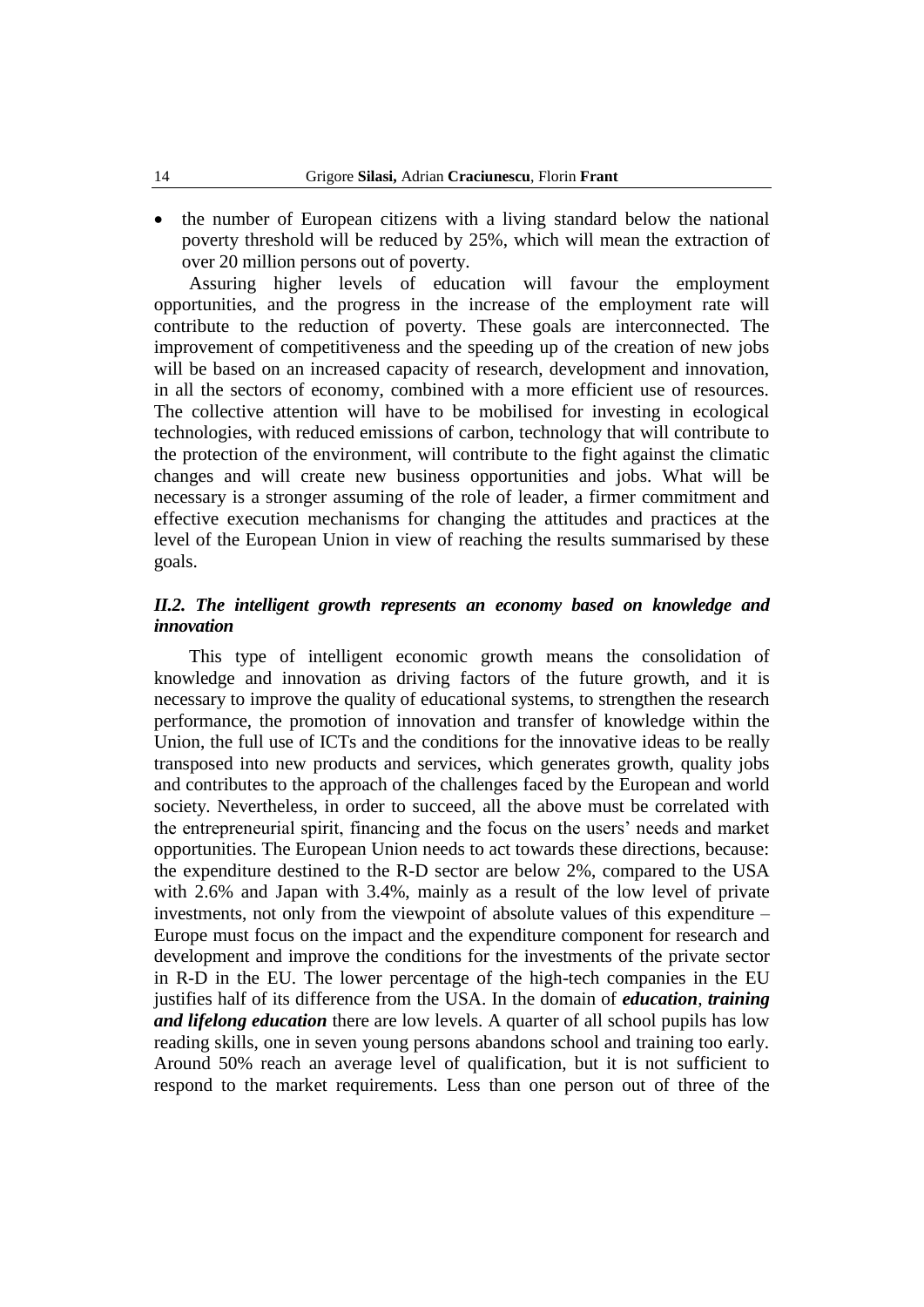population aged between 25 - 34 has a college degree, compared to 40% in the USA and over 50% in Japan. According to the Shanghai index, only two European universities are on the list of the world top 20 universities. In the domain of the digital society there are other important issues for the new stage of knowledge-based development. Thus, although the global demand for ICT represents a market in value of 2 000 billion  $\epsilon$ , only a quarter of it comes from European companies. Moreover, Europe is behind as regards high-speed Internet, which affects its capacity of innovation, including in the rural areas, as well as regarding the online dissemination of knowledge and online distribution of goods and services. The actions within this properties will lead to the release of Europe's innovative potential, improving the results in the field of education, the quality and results of educational institutions and putting to a better profit the economic and social advantages of the digital society.

# *II.3. Sustainable development represents the promotion of a more efficient economy from the viewpoint of the use of resources, more ecological and more competitive*

Sustainable development means the construction of a more competitive economy, sustainable and efficient from the point of view of the resources use, able to profit from Europe's role of leader in then race for the development of new processes and technologies including ecological technologies, meant to speed up the development of intelligent networks, which use ITC, to exploit the EU-scale networks and to consolidate the competitive advantage of the business environment, especially in the manufacturing sectors and SMEs, and able to help consumers realise the merits of the efficient use of resources. Such an approach will enable EU to prosper in a world with reduced emissions of carbon dioxide, disposing of limited resources and to present at the same time the degradation of the environment, loss of bio-diversity and non-sustainable use of resources. Moreover, this will be at the basis of economic, social and territorial cohesion. In order to reach the main and derived goals and objectives, the " Europe 2020 Strategy" is focused on the increase of competitiveness, fight against climatic changes and the adoption of clean and efficient alternative energies.

It is absolutely necessary that Europe should act in the following domains:

*Competitiveness*: EU has prospered due to commerce, exporting and importing to and from the entire world both raw materials and finite products. Being confronted with an intense pressure on the export markets and for an increasing number of raw materials, competitiveness should grow towards the main trade partners, grace to increased productiveness. One must approach the issue of relative competitiveness within the euro zone and within the ensemble eof the EU. The European Union has largely been in the avant-garde of the ecological solutions, but the acquired advantage is now endangered by powerful competitors,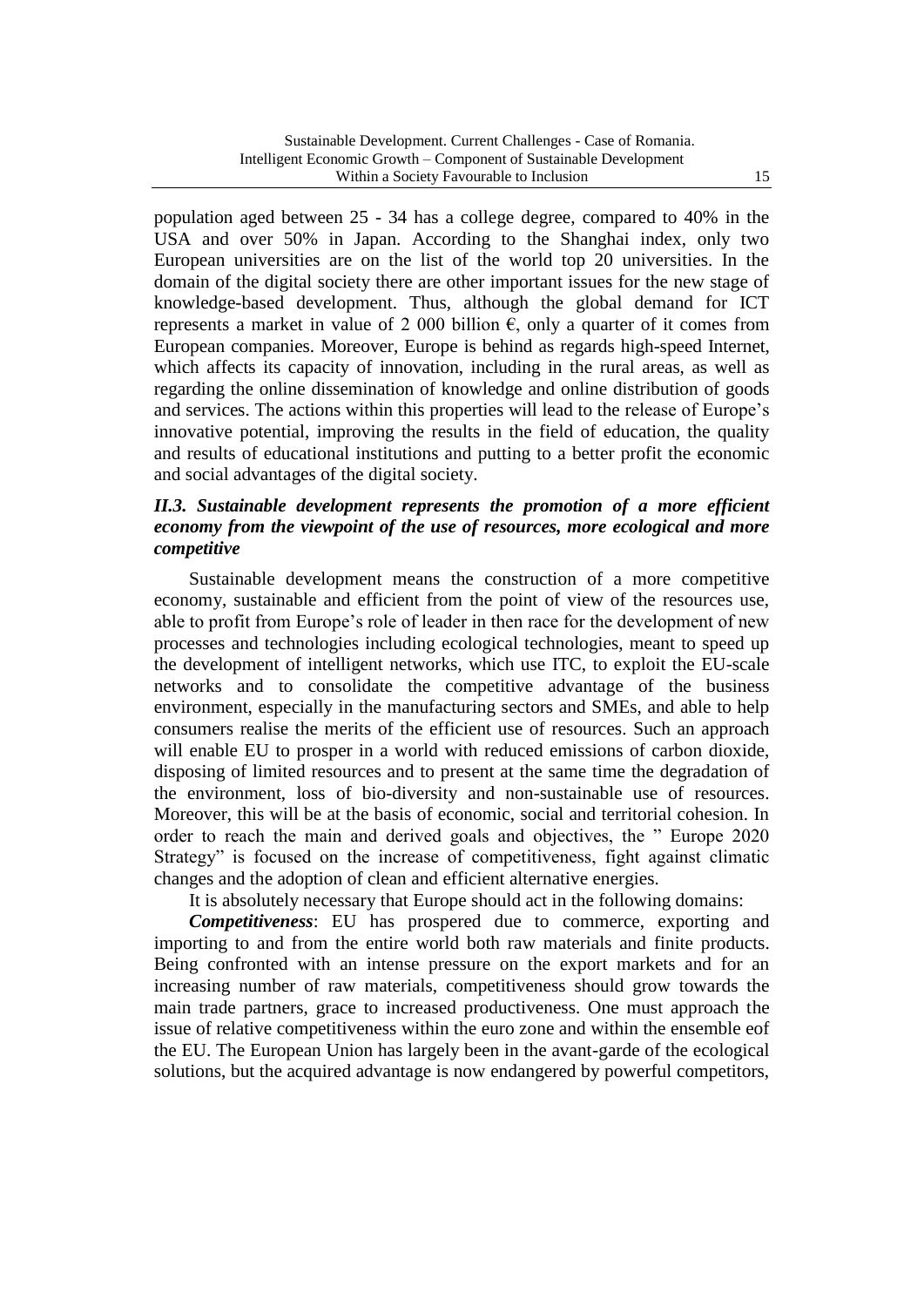especially China and North America. EU should maintain its advantage on the market of ecological technologies, as a means to assure an effective use of resources within the entire economy, eliminating at the same time the blockages in the infrastructure of major networks, simulating thus our industrial competitiveness.

*Fight against the climatic changes:* in order to reach the goals in the matter of climatic changes, it is necessary to reduce the emissions of carbon dioxide much more rapidly in the following decade than in the previous decade and to fully exploit the potential of new technologies, such as the possibilities to capture and store carbon dioxide. A more efficient use of resources would significantly contribute to the reduction of emissions, to savings and would stimulate economic growth. All sectored of economy are targeted, not only those generating a high level of emissions. Moreover, one must consolidate the economies' capacity of resistance against climatic risks, as well as the capacity of preventing disasters and reacting to them.

*Clean and efficient energy*: if the energy goals are reached, the value of oil and gas imports could decrease by 60 billion  $\epsilon$  until 2020. This represents not only means of financial savings but is essential for the energetic security. If additional progress is registered as regards the integration of the European energy market, the GDP could increase by 0.6%-0.8%. The mere fact of reaching the EU goal that 20% of the used energy should come from recoverable sources could allow the creation of over 600 000 jobs in the EU. If we add to this the goal of 20% regarding the energetic efficiency, there are more than 1 million jobs at stake.

In order to act in this field, it is necessary to put into practice our commitments regarding the reduction of emissions in a manner able to maximise benefits and to minimise costs, including through the dissemination of innovative solutions on the technological plane. Moreover, we should also aim at disconnecting growth from energy consumption and become an economy more efficient from the viewpoint of resources use. This will not only offer Europe a competitive advantage, but will also reduce its dependencies on the resources of raw materials and basic products come from the exterior.

### *II.4. The society favourable to inclusion means and economy with a high employment rate, thus assuring the economic, social and territorial cohesion*

Because of the demographic changes, the labour force at our disposal is decreasing. Only two thirds of the active European population has a job at present, compared to over 70% in the USA and Japan. The employment rate is low especially among women and aged employees. The young people have been seriously affected by the crisis, and the unemployment rate among them is over 21%. There is a high risk that the persons who are not integrated in the labour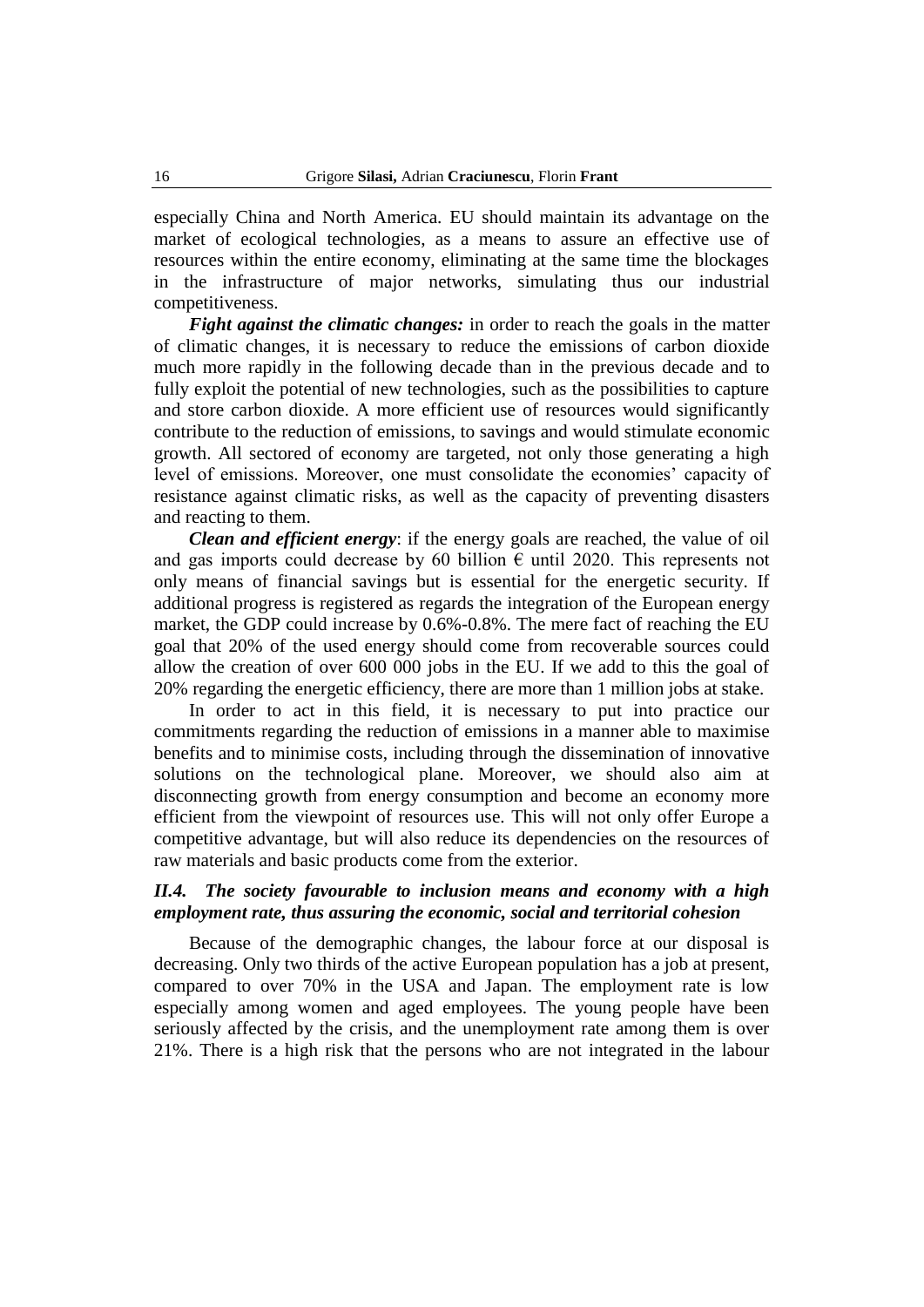market or who have weak connections with it could loose importance on the labour market.

An economic growth favourable to inclusion means assuring the autonomy of citizens through high employment rates, investing in the development of skills, fight against poverty and modernisation of the labour market and of the systems of training and social security in order to help citizens anticipate and manage changes and to build a solidary society. Moreover, it is essential that the benefits of economic growth be accessible in all the regions of the Union, including in the ultra-peripheral regions, consolidating thus territorial cohesion. A growth favourable to inclusion supposes assuring access and opportunities to all citizens during their entire life. Europe should put to full use its potential of labour in order to cope with the challenges represented by the population ageing and increase of world competition. Policies will be necessary to promote more intensely the equality of opportunities between men and women in order to increase the participation of labour force, which will contribute to growth and social cohesion. The issue of competencies is of utmost importance for Europe's knowledge-based economy and society, this aspect results from the following data: about 80 million persons in Europe have reduced or basic skills, but the more educated persons are those who benefit mainly form the opportunities provided by lifelong learning. Until 2020, 16 million jobs will require a high level of qualification, whereas the number of jobs for which reduced skills will be required will decrease by 12 million. For the workers to have a longer active life, it is also necessary to offer them the opportunity to acquire and develop new competencies during their entire life. Poverty in the European Union area, defined, as a space of freedom, justice, security and wellbeing is a challenge compared to the other spaces on the planet.

Before the present economic and financial crisis, 80 million people were threatened by poverty in the European Union, 19 million of them being children. 8% of the working persons do not earn enough to step out of poverty. The unemployed are especially affected and the actions within this priority will require the modernisation and consolidation of the policies in the matter of employment, education and training, as well as the system of social security and protection, grace to the increase of the participation on the labour market and reduction of structural unemployment, as well as through the growth of social responsibilities of companies with the business community. In this respect, it will be important to assure the population's access to centres of children care and to centres destined to other persons in care. It will be essential to put into practice the principles regarding flexicurity and to provide citizens with the opportunity to acquire new skills allowing them to adapt to the new conditions and to possible career changes.

A remarkable effort will be needed to fight against poverty and social exclusion and to reduce inequalities in the health matter, so that the benefits of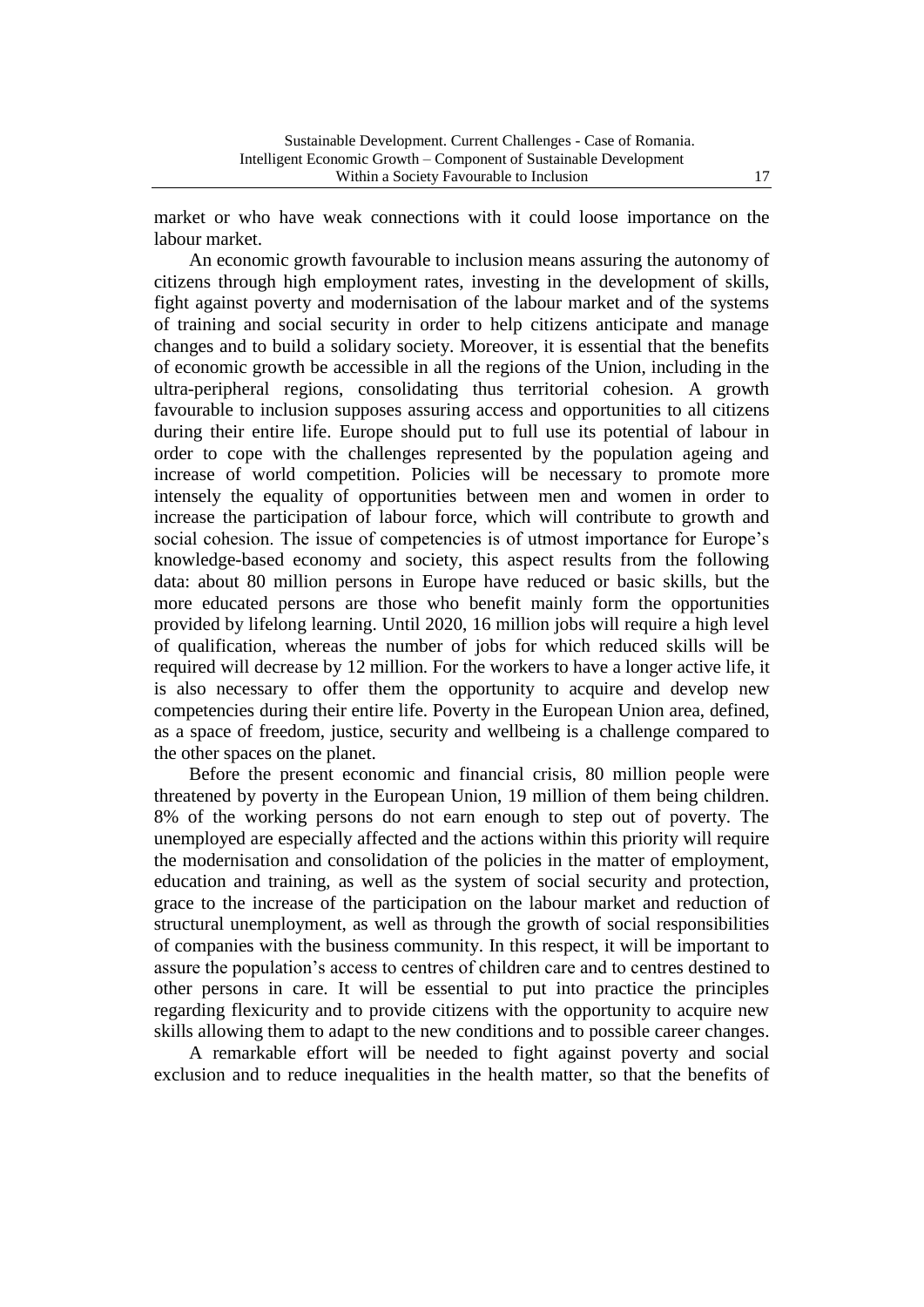growth should be accessible to all. The EU's capacity to cope with the challenges represented by the promotion of an active and healthy ageing of the population will be equally important in assuring social cohesion and a higher productiveness in order to build the knowledge-based society, ecological and prosperous for all.

#### **Part III. The case of Romania**

Romania's strategy of sustainable development of 2008 aims at reaching those short-, medium- and long-term **strategic goals** that are in accordance with the main and derived goals of the European Union whose member it is. On the short-term, until 2013 one will aim at: *organically incorporating the principles and practices of sustainable development in the ensemble of Romania's public programmes and policies. For the year 2020 the goal targeted is the reaching of the present average level of the EU countries as regards the main indicators of sustainable development, and for 2030 the significant advance of Romania closer to the average level of that year of the EU member states from the viewpoint of the sustainable development indicators.*

Reaching these strategic goals will assure, on the short, medium and long term, a high economic growth and consequently a significant reduction of economic and social gaps between Romania and the other EU member states. Through the prism of the synthetic indicator measuring the process of real convergence, i.e. the GDP per capita, for the standard purchasing power (PCS), the application of the strategy creates the conditions that the GDP / capita expressed in PCS exceeds in the year 2013, half of the EU average at that moment, to come close to the level of 70% of the EU average in 2020 and to be slightly higher than the European average level in 2030.

# **The sectorial predictions regarding the sustainable development in Romania**

| <b>Indicators</b>            | 2005 | 2006 | 2007 | 2008 | 2009 | 2010 | 2015 | 2020 |
|------------------------------|------|------|------|------|------|------|------|------|
| Production of primary energy | 100  | 100  | 100  | 100  | 100  | 100  | 100  | 100  |
| $\blacksquare$ Coal net      | 21.4 | 23.9 | 25.2 | 24.3 | 20.6 | 20.8 | 20.7 | 18.5 |
| ■Usable natural gases        | 35.2 | 34.7 | 33.2 | 31.1 | 31.7 | 31.2 | 28.9 | 25.7 |
| $\overline{O}$ il            | 19.7 | 18.1 | 17.1 | 16.0 | 16.4 | 16.1 | 14.7 | 13.1 |
| ■Hydro and wind energy       | 6.4  | 5.8  | 5.0  | 5.1  | 5.5  | 5.6  | 6.5  | 6.6  |
| • Nuclear-electric energy    | 5.0  | 5.2  | 6.9  | 9.3  | 9.9  | 9.9  | 9.3  | 16.1 |
| ■Other resources             | 12.3 | 12.3 | 12.6 | 14.2 | 15.9 | 16.4 | 19.9 | 20.0 |

#### **a. Climatic changes and clean energy**

Source: The National Commission for Prognosis, 2009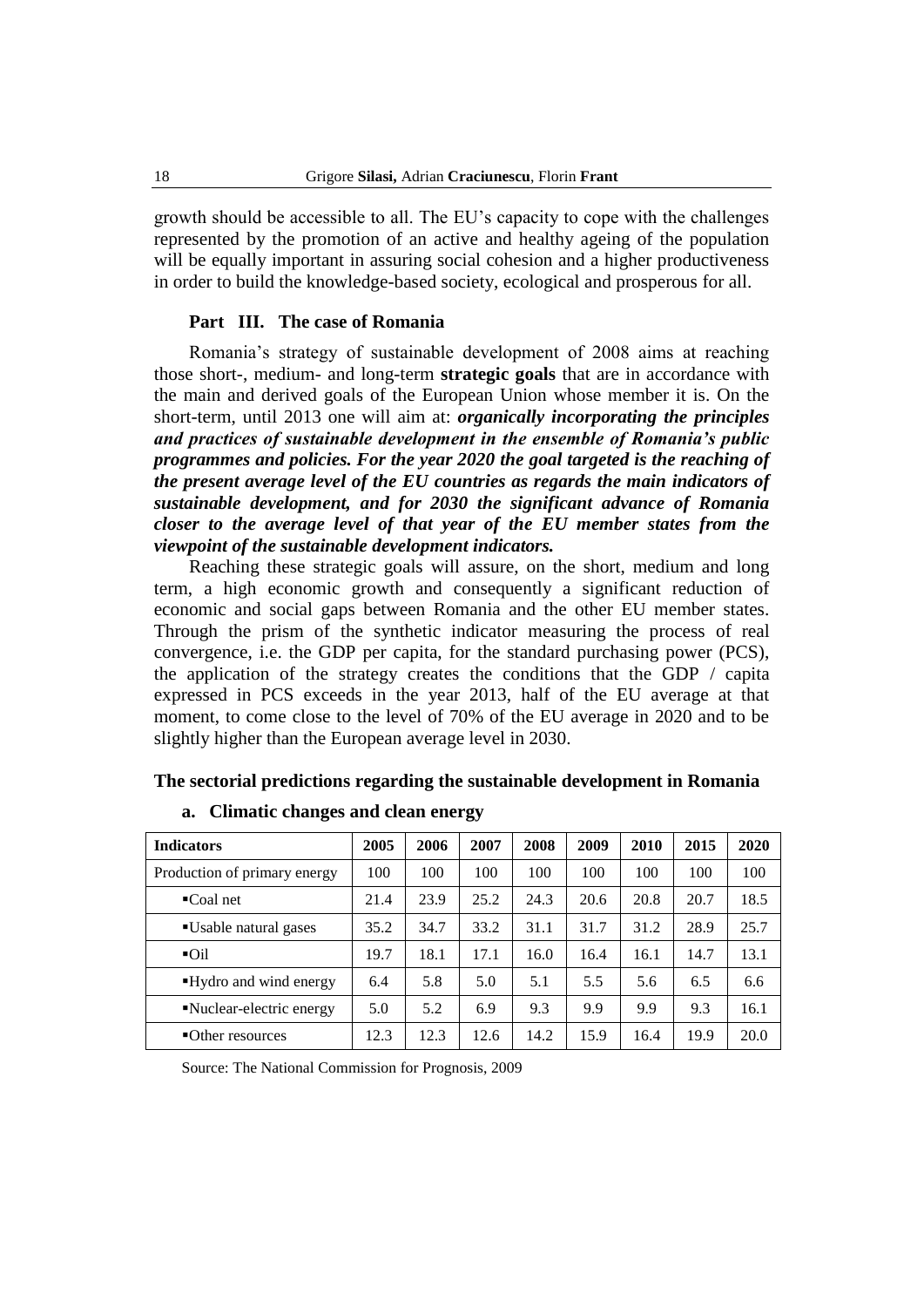| <b>Indicators</b>                                                   | 2009     | 2010     | 2015   | 2020   |
|---------------------------------------------------------------------|----------|----------|--------|--------|
| Gross Domestic Product- billion lei                                 | 531.3    | 568,5    | 848.5  | 1224,0 |
| Gross Domestic Product- billion euro                                | 125.0    | 135.4    | 208.5  | 300.7  |
| $GDP - real growth$                                                 | $-4.0$   | 0.1      | 6.0    | 5.0    |
| Gross added value from:                                             |          |          |        |        |
| - industry                                                          | $-10.0$  | $-3.0$   | 4.8    | 4.5    |
| - agriculture, sylviculture, pisciculture,<br>forestry exploitation | $-2.9$   | 0.8      | 1.7    | 1.0    |
| - constructions                                                     | 2.6      | 4.0      | 7.7    | 5.6    |
| - services                                                          | $-2.2$   | 0.7      | 6.7    | 5.5    |
| Final consumption                                                   | $-5.4$   | $-0.5$   | 4.9    | 4.3    |
| Gross formation of fixed capital                                    | $-6.5$   | $-0.5$   | 7.5    | 5.7    |
| Export of goods FOB - million euro                                  | 28400    | 29950    | 46100  | 73900  |
| - annual percent modification                                       | $-15.5$  | 5.5      | 10.8   | 9.2    |
| Imports of goods CIF - million euro                                 | 42040    | 43230    | 61500  | 91000  |
| - annual percent modification                                       | $-25.4$  | 2.8      | 9.0    | 7.4    |
| Commercial balance (FOB - CIF) -<br>mil.euro                        | $-13640$ | $-13280$ | 15400  | 17100  |
| - percentage in the GDP                                             | $-10.9$  | $-9.8$   | $-7.4$ | $-5.7$ |

# **b. Sustainable production consumption**

Source: The National Commission for Prognosis, 2009

### **c. Global poverty and the challenges of sustainable development**

| <b>Indicators</b>               | 2001 | 2007  | 2013  | 2020  |
|---------------------------------|------|-------|-------|-------|
| GDP / inhabitant, lei           | 5211 | 19165 | 34340 | 59030 |
| GDP / inhabitant, euro          | 2002 | 5743  | 8437  | 14504 |
| <b>GDP</b> / inhabitant, PPS    | 5400 | 10500 | 15060 | 25560 |
| % compared to the UE 27 average | 27   | 42    | 52    | 70    |

Source: The National Commission for Prognosis, 2009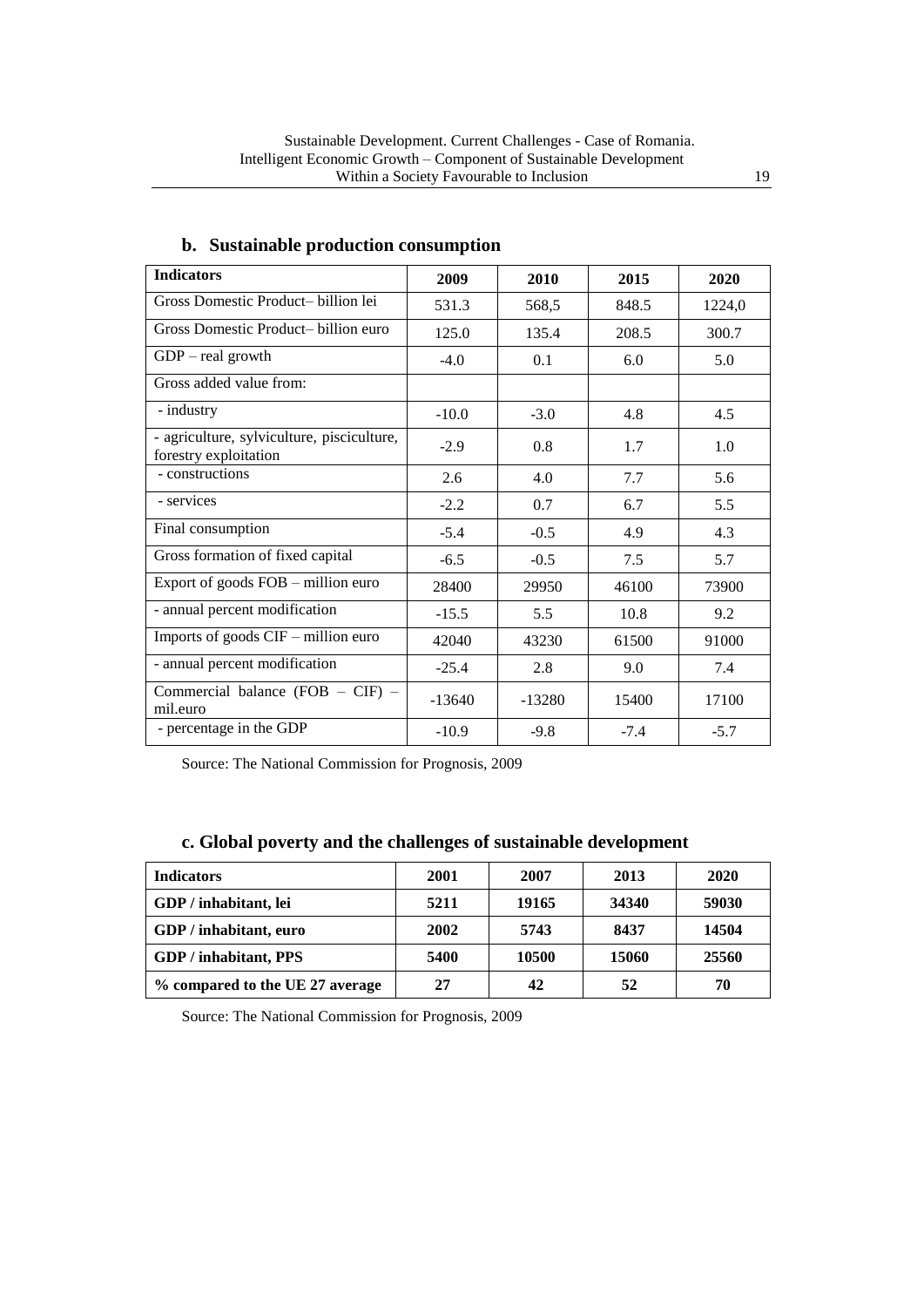|                                               |       | <b>Thousand persons</b> |       |       |  |
|-----------------------------------------------|-------|-------------------------|-------|-------|--|
| <b>Indicators</b>                             | 2009  | 2010                    | 2015  | 2020  |  |
| Population aged between 15 and 64             | 15029 | 15021                   | 14944 | 14880 |  |
| Population aged 65 and over                   | 3241  | 3269                    | 3406  | 3533  |  |
| Total active population                       | 9965  | 9990                    | 10240 | 10410 |  |
| Active population aged between 15 and 64      | 9486  | 9515                    | 9805  | 10000 |  |
| Total employed population                     | 9170  | 9220                    | 9640  | 9950  |  |
| Employed population aged between<br>15 and 64 | 8691  | 8745                    | 9205  | 9540  |  |
| Employees                                     | 6095  | 6125                    | 6405  | 6567  |  |
| BIM unemployed persons                        | 795   | 770                     | 600   | 460   |  |

#### **d. Social inclusion and demography**

Source: The National Commission for Prognosis, 2009

In the completion of the goals deriving from the national strategies, plans and programmes of development, the present strategy sets the main directions of action for the acquiring and application of the principles of sustainable development in the immediately following period, i.e.:

• rational correlation of development goals, including the investment programmes, in inter-sectorial and regional profile, with the potential and capacity of support of the natural capital;

• the accelerated modernisation of education and professional training and of public health, considering the unfavourable demographic evolutions and their impact on the labour market;

• the use of the best technologies available, from the economic and ecological viewpoint, in the decisions of investment from public funds at the national, regional and local level and the stimulation of such decisions form the private capital, the firm introduction of eco-efficiency criteria in all the activities of manufacture or services;

• the anticipation of the effects of climatic changes and the elaboration of both long-term adapting solution and of plans of inter-sector convergence, comprising portfolios of alternative solutions for crisis situations generated by natural or anthropic phenomena;

• assuring food security and safety by putting to good use Romania's comparative advantages regarding the development of agricultural output, including of organic products; correlation of measures of quantity and quality growth of agricultural output in view of assuring food for people and livestock with the major requirement of the production of bio-fuel, without ignoring the